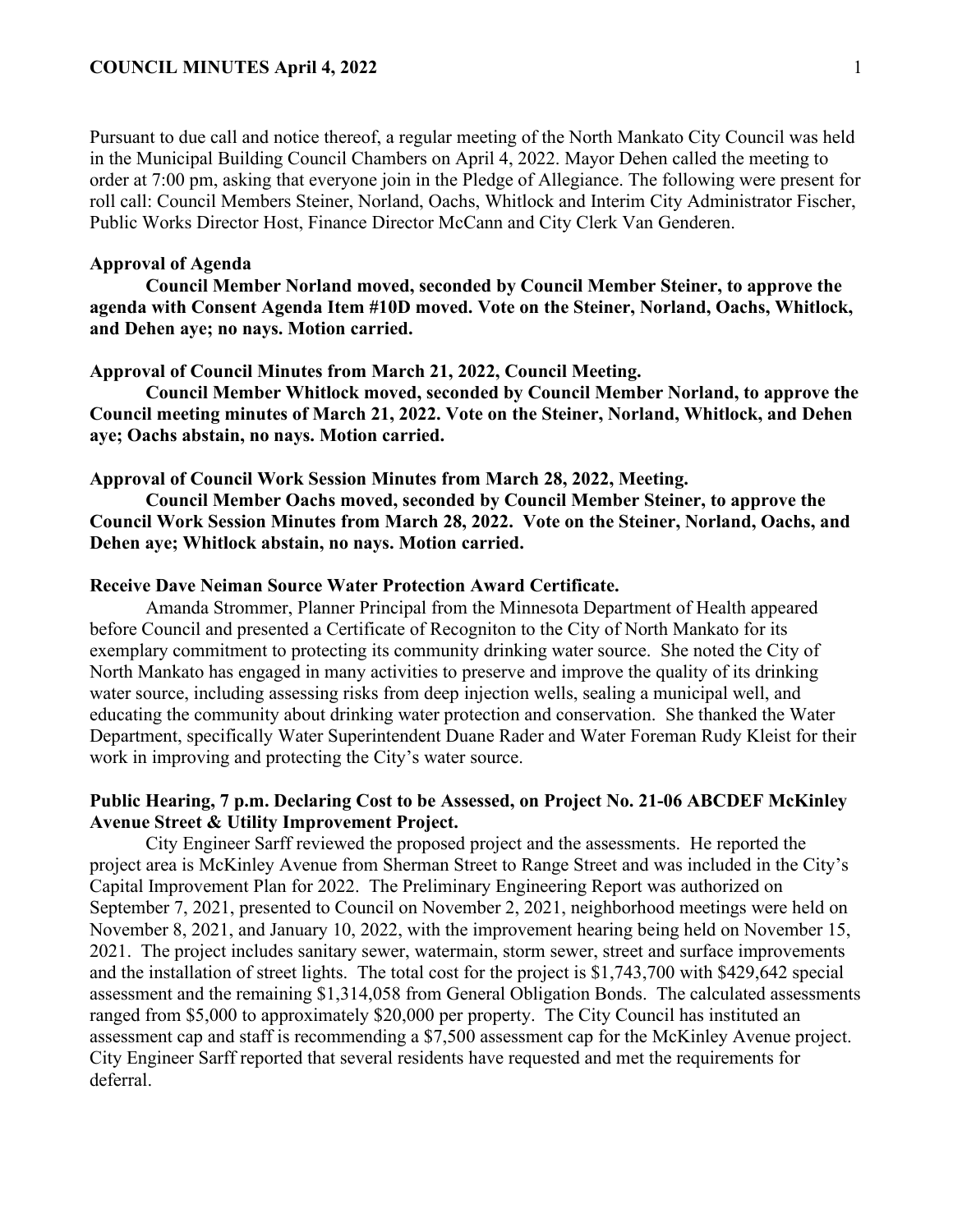William Rittenhous, 311 McKinley Avenue, appeared before Council and requested clarification on if the interest was compounded on deferrals. Finance Director McCann reported that historically the City has not compounded deferred assessment interest.

With no one else appearing before Council, Mayor Dehen closed the Public Hearing.

#### **Consent Agenda**

**Council Member Steiner moved, seconded by Council Member Oachs, to approve the Consent Agenda.**

- A. Bills and Appropriations.
- B. Res. No. 33-22 Approving Donations/Contributions/Grants.
- C. Approved Audio Permit for Mass in the Park at Wheeler Park on September 18, 2022, from 10:00 a.m. to 1:00 p.m.
- D. Approved 2022 Bookmobile Purchase of Services Contract Between Nicollet County and the City of North Mankato.
- E. Approved 2022 Library Purchase of Services Contract Between Nicollet County and the City of North Mankato.
- F. Approved Audio Permit for Hillside Youth Fundraiser on May 15, 2022, from 1 p.m. to 4 p.m. at Spring Lake Park Shelter 1.
- G. Res. No. 34-22 Consent Assessment Agreement.

# **Vote on the motion Steiner, Norland, Oachs, Whitlock and Dehen, aye; no nays. Motion carried.**

### **Approved Seasonal Extension of Patio for Big Dogs from May-October 2022.**

Council Member Whitlock thanked Big Dog for operating their seasonal patio within the guidelines and laws established by City Code.

Council Member Oachs stated Big Dog does a good job following the rules.

**Council Member Steiner moved, seconded by Council Member Norland to Approve the Seasonal Extension of Patio for Big Dog from May-October 2022. Vote on the Steiner, Norland, Whitlock, and Dehen aye; no nays. Oachs abstain. Motion carried.** 

#### **Public Comments Concerning Business Items on the Agenda.**

Barb Church, 102 Wheeler Avenue, appeared before Council and spoke about Agenda Item #12A. She stated the residents of North Mankato should have an opportunity to help in the selection of the new City Administrator. Ms. Church also commented that the maximum salary listed on the profile is only \$20,000 less that what the City Manager in Mankato makes.

Tom Hagen, 927 Lake Street, appeared before Council and stated residents should have the opportunity to help in the selection of the new City Administrator.

Lucy Lowry, 2263 Northridge Drive, appeared before Council and stated the profile description is different than the actions of the previous administrator.

Matthew Peterson, 1032 Marie Court, appeared before Council and requested Civic and Commerce be allowed to have a part in the process for selecting the new City Administrator.

## **Business Items**

### **Approved City Administrator Profile, Job Description, Advertising, and Search Timeline.**

Liza Donabauer, from David Drown Associates Company, appeared before Council and stated she was here to present the prepared profile, job description, and search timeline. She noted that City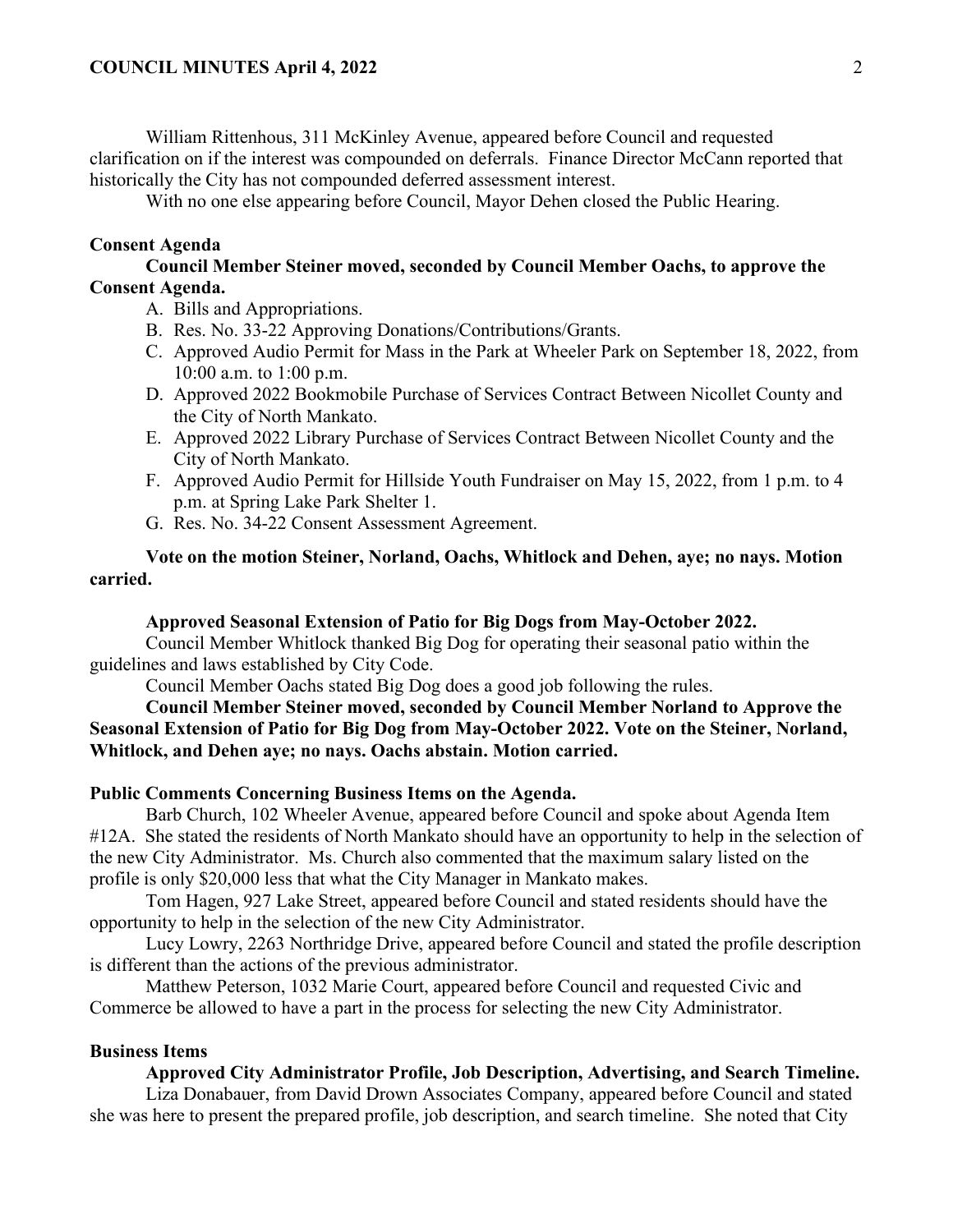staff reviewed the profile and provided changes and direction which have been incorporated into the information. Discussion was held, but it was determined to move forward with the profile as presented and specific semantic information could be sent directly to Ms. Donabauer. Discussion was held concerning changing the proposed salary range, including lowering the range. It was determined to leave the proposed salary range at \$135,000 to \$155,000. Discussion was held concerning the job description and the changes made by Ms. Donabauer were accepted. Mayor Dehen requested emphasis be placed on being accessable to outside duties including meetings with outside agencies. Ms. Donabauer reviewed the timeline noting that the dates will need to be finalized, but the particulars of what will be happening can still be determined. Ms. Donabauer reported she would be providing weekly updates to the Council.

**Res. No. 35-22 Adopting Assessment Project No. 21-06 ABCDEF McKinley Avenue Street & Utility Improvement Project.**

**Council Member Norland moved, seconded by Council Member Steiner to Adopt Res. No. 35-22 Assessment Project No. 21-06 ABCDEF McKinley Avenue Street & Utility Improvement Project. Vote on the Steiner, Norland, Oachs, Whitlock, and Dehen aye; no nays. Motion carried.** 

**Res. No. 36-22 Accepting Bid Project No. 21-06 ABCDEF McKinley Avenue Street & Utility Improvement Project.**

**Council Member Steiner moved, seconded by Council Member Oachs to Adopt Res No. 36-22 Accepting Bid Project No. 21-06 ABCDEF McKinley Avenue Street & Utility Improvement Project. Vote on the Steiner, Norland, Oachs, Whitlock, and Dehen aye; no nays. Motion carried.** 

**Res. No. 37-22 Declaring Cost to be Assessed, and Ordering Preparation of Proposed Assessment Project No. 21-05 ABCDEF Lor Ray Drive Improvement Project.**

City Engineer Sarff reported that bids for the Lor Ray Drive Street & Utility Improvement Project were opened on March 29<sup>th</sup> at 11:00 a.m. The project includes street and utility reconstruction on Lor Ray Drive from just north of White Oak Drive to Somerset Lane. Two bids were received:

| Bidder                       | <b>Bid Amount</b> |
|------------------------------|-------------------|
| Holtmeier Construction, Inc. | \$3,511,182.87    |
| Geislinger & Sons, Inc.      | \$4,320,842.30    |
|                              |                   |
| <b>Engineer's Estimate</b>   | \$3,136,916.50    |

The low bidder for the project is Holtmeier Construction, Inc., from Mankato, Minnesota. Based on past performance with Holtmeier Construction, Inc., it is Bolton & Menk's opinion that Holtmeier is qualified to perform the work.

In accordance with the City's standard process for projects involving special assessments, an assessment hearing will be held prior to awarding the contract for the project. The assessment hearing is scheduled for May 2, 2022. Tonight staff is requesting the passage of two resolutions. A resolution declaring costs to be assessed and ordering the preparation of proposed assessment and a resolution for hearing on the proposed assessment.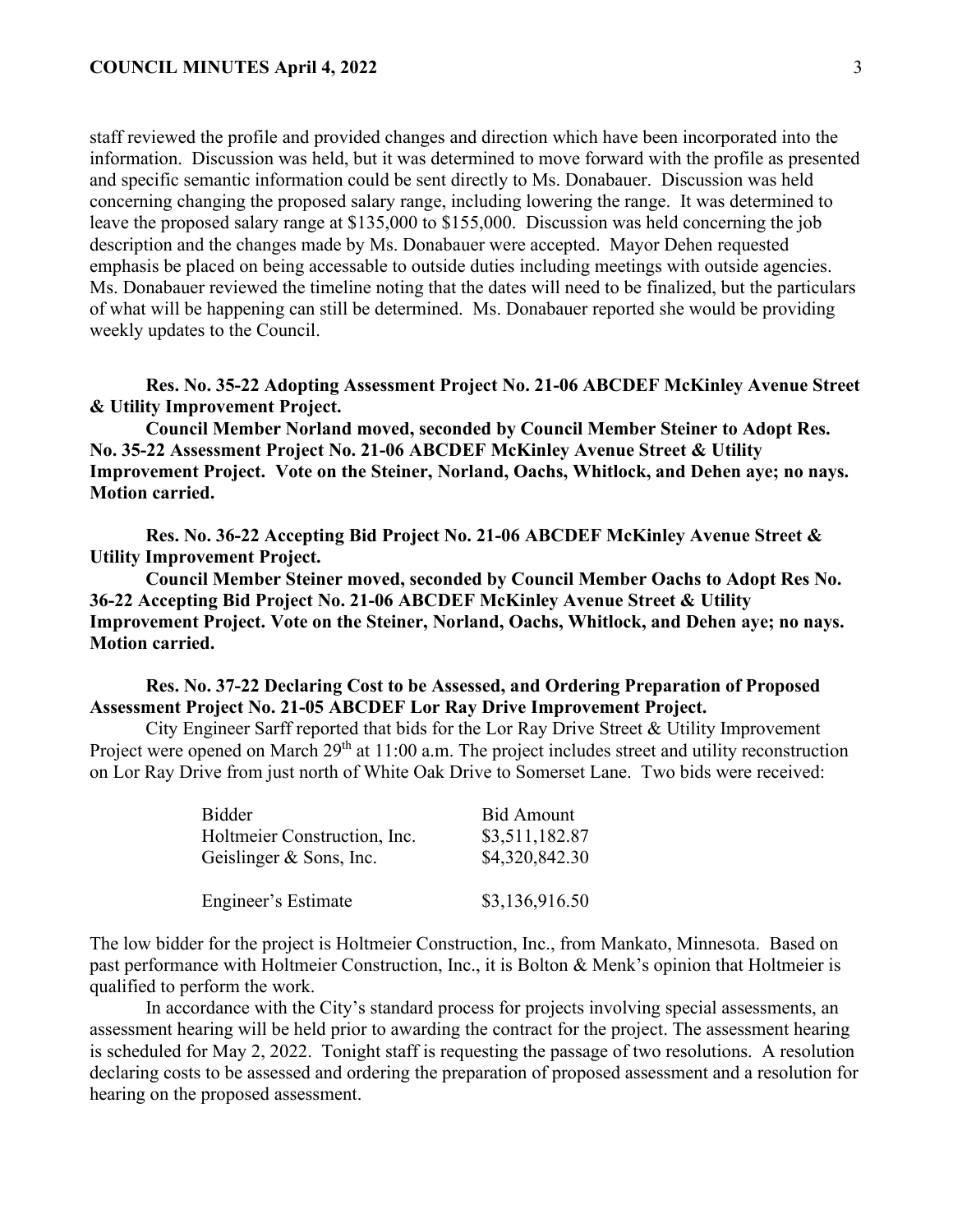**Council Member Steiner moved, seconded by Council Member Oachs to Adopt Res. No. 37-22 Declaring Cost to be Assessed, and Ordering Preparation of Proposed Assessment Project No. 21-05 ABCDEF Lor Ray Drive Improvement Project. Vote on the Steiner, Norland, Oachs, Whitlock, and Dehen aye; no nays. Motion carried.** 

**Res. No. 38-22 for Hearing on Proposed Assessment Project No. 21-05 ABCDEF Lor Ray Drive Improvement Project.**

**Council Member Oachs moved, seconded by Council Member Norland to adopt Res. No. 38-22 for Hearing on Proposed Assessment Project No. 21-05 ABCDEF Lor Ray Drive Improvement Project. Vote on the Steiner, Norland, Oachs, Whitlock, and Dehen aye; no nays. Motion carried.** 

### **City Administrator and Staff Comments**

Interim City Administrator Fischer invited the community out to the Twin Valley Council Boy Scouts of America and Business on Belgrade Bunnies on Belgrade event on Saturday, April 9, 2022. It is an adult easter egg drop.

Interim City Administrator Fischer reported National Library Week is Sunday, April 3- Saturday, April 9, and invited residents to visit the library and participate in events and drawings.

Interim City Administrator Fischer noted that Water Main Flushing began on the valley and hilltop today and will continue through April  $22<sup>nd</sup>$ .

Interim City Administrator reported swim lesson registration is now open.

Interim City Administrator Fischer noted the City is still hiring for multiple summer seasonal positions including Caswell Sports Officials, Youth Sports Coaches, Public Works street staff and swim facility lifeguards.

Public Works Director Host reminded residents that junk pick-up is scheduled for lower North Mankato on April 18-22 and upper North Mankato on April 25-29.

City Clerk Van Genderen reported Absentee Voting is now available for the Nicollet County Commissioner District 3 Special Election. This special election is only for North Mankato residents in Precincts 1, 2, and 3 and will be held on Tuesday, April 12. Polls will open at 7:00 am and close at 8:00 pm. Absentee Voting will be open through April 11. To request an absentee ballot, visit the Nicollet County website.

#### **Mayor and Council Comments**

Council Member Norland noted that she had received a complaint about traffic noise on Lookout Drive and the concern included a request to reduce the speed limit.

Interim City Administrator reported the corridor is in the process of being studied and recommendations will be made. The study is expected to be completed this fall.

Council Member Whitlock requested clarification on when Somerset Lane is scheduled for work. City Engineer Sarff reported it is planned for 2023.

Council Member Oachs thanked all of the donors and invited people out to a Connecting Commerce Event and Social at Curiosi-Tea House.

Mayor Dehen thanked the Water Department for their work on the Wellhead Protection Plan.

At 8:15 pm, on a motion by Council Member Norland, seconded by Council Member Steiner, the Council Meeting was adjourned.